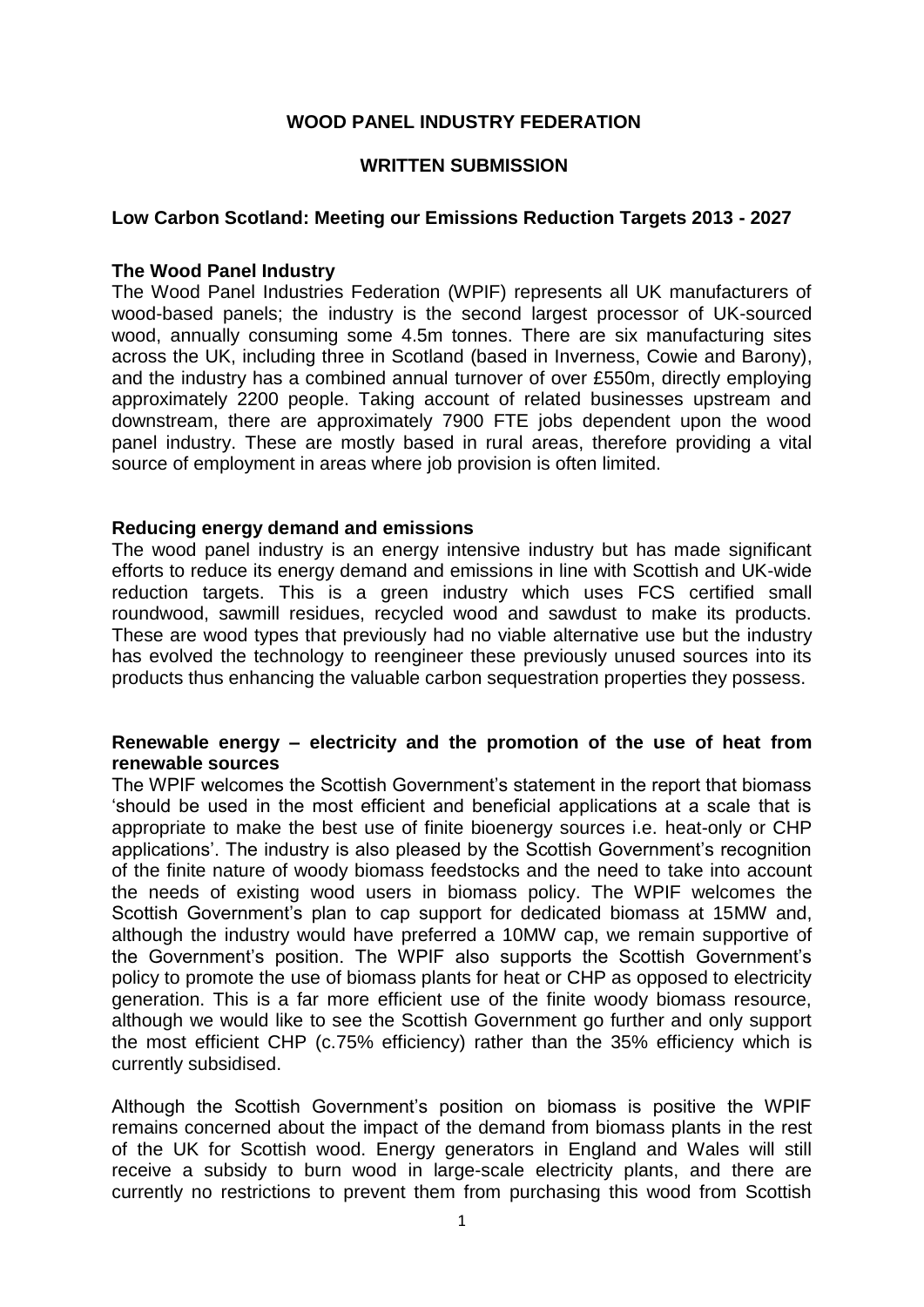forests. Given the significant price differential between imported and UK-sourced wood, energy generators will target domestic sources to keep their costs to a minimum. This could have a serious impact on the wood panel and other forestry industries in Scotland, despite restrictions on biomass in Scotland.

The WPIF would also welcome a review of the blend of support for biomass conversions and co-firing. The WPIF welcomed the Scottish Government's previous announcement that it would consider how planning regulations can be used to restrict the development of large-scale conversions and co-firing. The speed at which these plants can come on stream and the amount of wood they would require is very concerning to the wood panel industry. The WPIF supports efforts to restrict this level of development and this should be included in RPP2.

The wood panel industry is the largest industrial generator of renewable heat in the UK and therefore makes a significant contribution to Scotland's renewable heat targets. Around 55% of the industry's heat demand is satisfied by its own renewable process-derived fuel. An independent analysis conducted by SKM Enviros on behalf of the wood panel industry established that three Scottish panel mills generated 714,097MWh in 2008.The industry works hard to produce this heat in line with the Waste Hierarchy which shows that the most sustainable way to use wood is to burn it only at the end of its useable life. Processing wood first allows its carbon sequestration properties to be maximised.

### **Fuel prices**

The report states that 'Wood fuel use for energy production has more than tripled in the last five years.' This significant increase in wood use for energy generation has been of considerable concern to the wood panel industry. It is therefore positive that the Scottish Government has recognised this increase, but in order to maintain the wood panel industry in Scotland more must be done to mitigate the impact of rising wood prices on existing wood users. Although the subsidy levels for energy generators to purchase wood to burn for electricity have been reduced it is important to remember that wood travels over borders. As a result high English biomass subsidies remain a threat to Scottish wood fuel prices and availability and action to address this should be considered by the Scottish Government.

# **Climate change governance and energy efficiency in housing**

As RPP2 states the Forestry Commission Scotland (FCS) has been working on increasing the timber used in construction and refurbishment since RPP1 and 'The Committee on Climate Change has identified timber in construction as a cost effective carbon abatement technology and in its Bioenergy Review it published a carbon hierarchy which placed timber in construction at the top of that hierarchy.' Using wood in construction is a far more sustainable and environmentally friendly use of this finite resource than burning it for energy generation and the WPIF welcomes the Scottish Government's recognition of the importance of wood as a construction product.

The WPIF supports the work being done by FCS, Scottish Enterprise, Edinburgh Napier University and a range of SMEs on a Wood Products Innovation Gateway research programme to develop and commercialise wood products, processes and